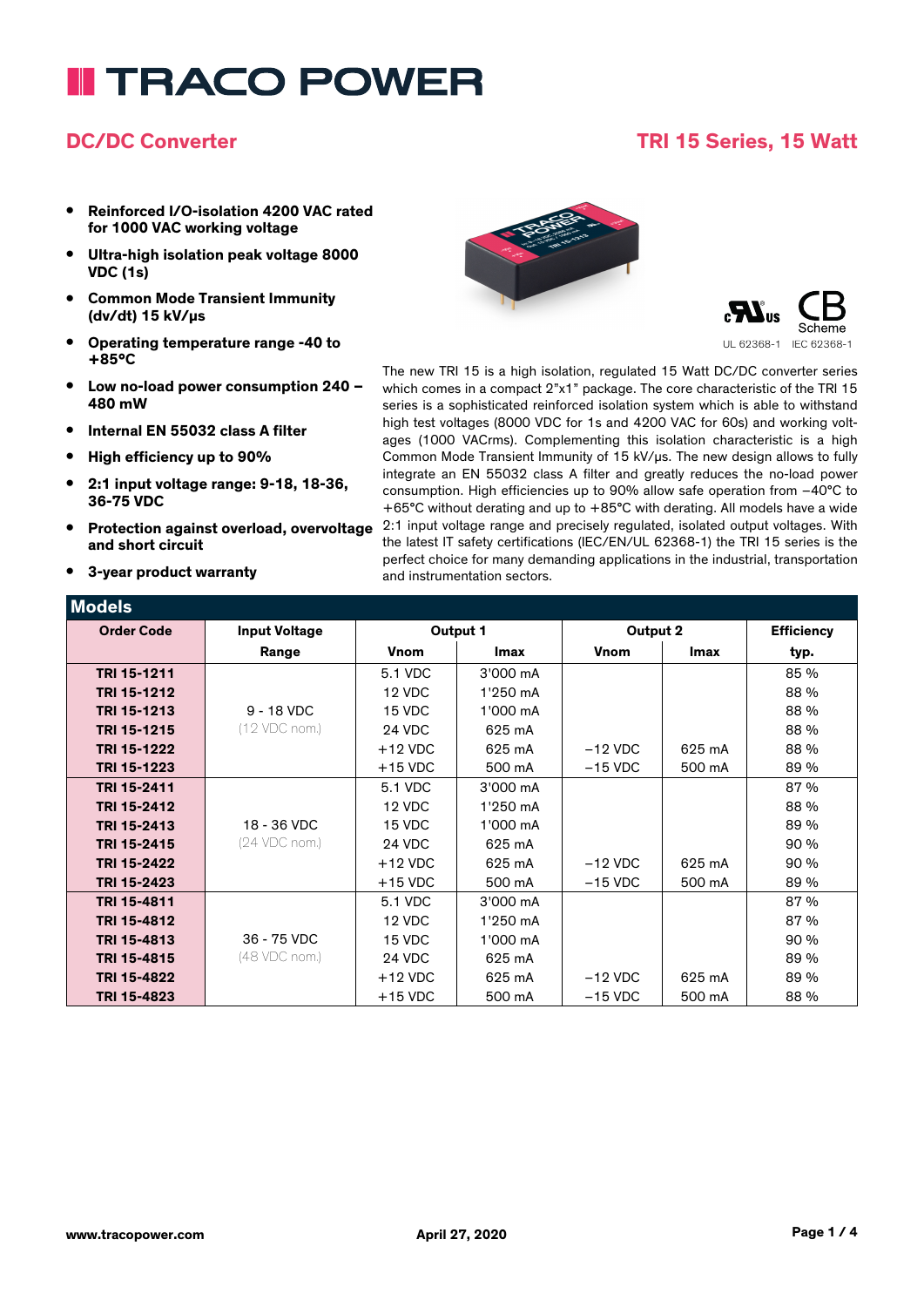### **II TRACO POWER**

| <b>Input Specifications</b>     |                |                                   |                                                  |
|---------------------------------|----------------|-----------------------------------|--------------------------------------------------|
| Input Current                   | - At no load   | 12 Vin models: 20 mA typ.         |                                                  |
|                                 |                | 24 Vin models: 15 mA typ.         |                                                  |
|                                 |                | 48 Vin models: 10 mA typ.         |                                                  |
|                                 | - At full load |                                   | 12 Vin models: <b>1'430 mA typ.</b>              |
|                                 |                | 24 Vin models: 706 mA typ.        |                                                  |
|                                 |                | 48 Vin models: <b>355 mA typ.</b> |                                                  |
| Surge Voltage                   |                |                                   | 12 Vin models: 25 VDC max. (100 ms max.)         |
|                                 |                |                                   | 24 Vin models: 50 VDC max. (100 ms max.)         |
|                                 |                |                                   | 48 Vin models: <b>100 VDC max.</b> (100 ms max.) |
| Under Voltage Lockout           |                | 12 Vin models: 7.5 VDC typ.       |                                                  |
|                                 |                | 24 Vin models: <b>15 VDC typ.</b> |                                                  |
|                                 |                | 48 Vin models: 33 VDC typ.        |                                                  |
| <b>Reflected Ripple Current</b> |                |                                   | 12 Vin models: 100 mAp-p typ.                    |
|                                 |                |                                   | 24 Vin models: 50 mAp-p typ.                     |
|                                 |                |                                   | 48 Vin models: 30 mAp-p typ.                     |
| Recommended Input Fuse          |                |                                   | (The need of an external fuse has to be assessed |
|                                 |                |                                   | in the final application.)                       |
| Input Filter                    |                |                                   | Internal Pi-Type                                 |

| <b>Output Specifications</b>     |                                  |                                         |                                                                |
|----------------------------------|----------------------------------|-----------------------------------------|----------------------------------------------------------------|
| <b>Voltage Set Accuracy</b>      |                                  |                                         | $\pm$ 1% max.                                                  |
| Regulation                       | - Input Variation (Vmin - Vmax)  | single output models: 0.5% max.         |                                                                |
|                                  |                                  | dual output models: 0.5% max.           |                                                                |
|                                  | - Load Variation ( $0 - 100\%$ ) | single output models: 0.5% max.         |                                                                |
|                                  |                                  |                                         | dual output models: 1% max. (Output 1)                         |
|                                  |                                  |                                         | 1% max. (Output $2$ )                                          |
|                                  | - Voltage Balance                | dual output models: 2% max.             |                                                                |
|                                  | (symmetrical load)               |                                         |                                                                |
| Ripple and Noise                 | - single output                  |                                         | 5.1 Vout models: 50 mVp-p typ. (w/ 4.7 µF MLCC)                |
| (20 MHz Bandwidth)               |                                  |                                         | 12 Vout models: 100 mVp-p typ. (w/ 4.7 µF MLCC)                |
|                                  |                                  |                                         | 15 Vout models: 100 mVp-p typ. (w/ 4.7 µF MLCC)                |
|                                  |                                  |                                         | 24 Vout models: 150 mVp-p typ. (w/ 4.7 µF MLCC)                |
|                                  | - dual output                    |                                         | 12 / -12 Vout models: <b>100 / mVp-p typ.</b> (w/ 4.7 µF MLCC) |
|                                  |                                  |                                         | 15 / -15 Vout models: 100 / mVp-p typ. (w/ 4.7 µF MLCC)        |
| Capacitive Load                  | - single output                  | 5.1 Vout models: 5'100 µF max.          |                                                                |
|                                  |                                  | 12 Vout models: 870 uF max.             |                                                                |
|                                  |                                  | 15 Vout models: 560 uF max.             |                                                                |
|                                  |                                  | 24 Vout models: 220 µF max.             |                                                                |
|                                  | - dual output                    | 12 / -12 Vout models: 440 / 440 µF max. |                                                                |
|                                  |                                  | 15 / -15 Vout models: 280 / 280 µF max. |                                                                |
| Minimum Load                     |                                  |                                         | Not required                                                   |
| <b>Temperature Coefficient</b>   |                                  |                                         | $\pm 0.02$ %/K max.                                            |
| Start-up Time                    |                                  |                                         | 30 ms max.                                                     |
| <b>Short Circuit Protection</b>  |                                  |                                         | Continuous, Automatic recovery                                 |
| <b>Output Current Limitation</b> |                                  |                                         | 150% typ. of lout max.                                         |
| Overvoltage Protection           |                                  |                                         | 120% typ. of Vout nom.                                         |
| <b>Transient Response</b>        | - Response Deviation             |                                         | <b>5% max.</b> (75% to 100% Load Step)                         |
|                                  | - Response Time                  |                                         | <b>300 us max.</b> (75% to 100% Load Step)                     |
|                                  |                                  |                                         |                                                                |

| <b>Safety Specifications</b> |                             |                                   |  |
|------------------------------|-----------------------------|-----------------------------------|--|
| Safety Standards             | - IT / Multimedia Equipment | EN 62368-1                        |  |
|                              |                             | IEC 62368-1                       |  |
|                              |                             | UL 62368-1                        |  |
|                              | - Certification Documents   | www.tracopower.com/overview/tri15 |  |

All specifications valid at nominal voltage, full load and +25°C after warm-up time unless otherwise stated.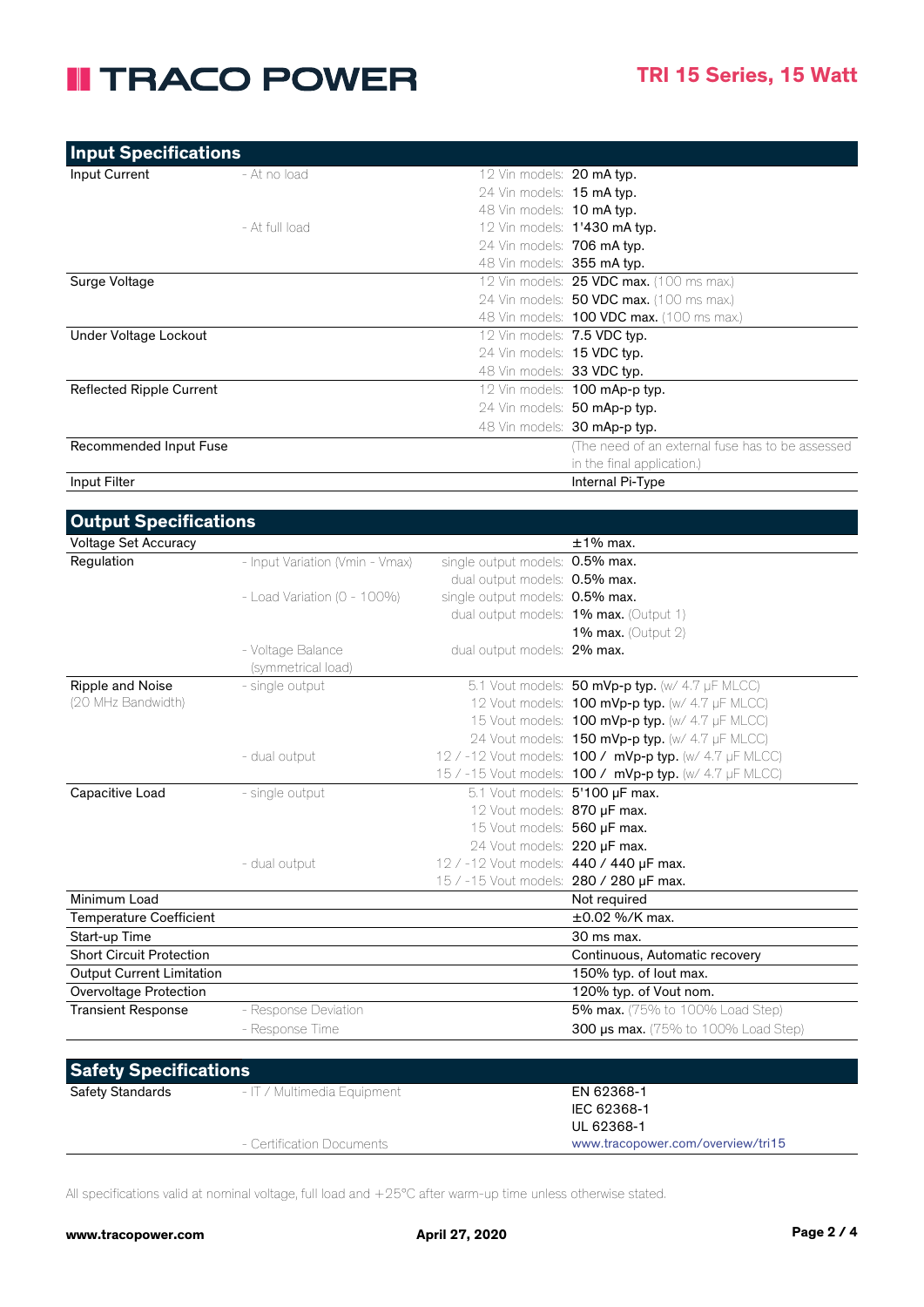## **II TRACO POWER**

| $\overline{\phantom{0}}$               | DD                   |  |
|----------------------------------------|----------------------|--|
| Pollutior.<br>Degree                   | . U<br>-             |  |
| Voltage<br>Over .<br>`ategory<br><br>ີ | <b>OVC</b><br>7 V II |  |

| <b>EMC Specifications</b> |                             |             |                                                                 |
|---------------------------|-----------------------------|-------------|-----------------------------------------------------------------|
| <b>EMI Emissions</b>      | - Conducted Emissions       |             | <b>EN 55032 class A (internal filter)</b>                       |
|                           |                             |             | <b>EN 55032 class B</b> (with external filter)                  |
|                           |                             |             | FCC Part 15 class A (internal filter)                           |
|                           | - Radiated Emissions        |             | <b>EN 55032 class A</b> (with external filter)                  |
|                           |                             |             | <b>FCC Part 15 class A</b> (with external filter)               |
|                           |                             |             | External filter proposal: www.tracopower.com/overview/tri15     |
| <b>EMS Immunity</b>       |                             |             | <b>EN 55024</b> (IT Equipment)                                  |
|                           | - Electrostatic Discharge   |             | Air: EN 61000-4-2, ±15 kV, perf. criteria A                     |
|                           |                             |             | Contact: EN 61000-4-2, ±8 kV, perf. criteria A                  |
|                           | - RF Electromagnetic Field  |             | EN 61000-4-3, 10 V/m, perf. criteria A                          |
|                           | - EFT (Burst) / Surge       |             | EN 61000-4-4, $\pm$ 2 kV, perf. criteria A                      |
|                           |                             |             | EN 61000-4-5, $\pm$ 1 kV, perf. criteria A                      |
|                           |                             |             | Ext. input component: 12 & 24 Vin models: KY 560 µF // V15P8-M3 |
|                           |                             |             | 48 Vin models: KY 560 µF // V15P10                              |
|                           | - Conducted RF Disturbances |             | EN 61000-4-6, 10 Vrms, perf. criteria A                         |
|                           | - PF Magnetic Field         | Continuous: | EN 61000-4-8, 100 A/m, perf. criteria A                         |

| <b>General Specifications</b>    |                                 |                                                         |
|----------------------------------|---------------------------------|---------------------------------------------------------|
| <b>Relative Humidity</b>         |                                 | 95% max. (non condensing)                               |
| <b>Temperature Ranges</b>        | - Operating Temperature         | $-40^{\circ}$ C to $+85^{\circ}$ C                      |
|                                  | - Case Temperature              | $+95^{\circ}$ C max.                                    |
|                                  | - Storage Temperature           | $-50^{\circ}$ C to $+125^{\circ}$ C                     |
| <b>Power Derating</b>            | - High Temperature              | See application note: www.tracopower.com/overview/tri15 |
| <b>Cooling System</b>            |                                 | Natural convection (20 LFM)                             |
| <b>Altitude During Operation</b> |                                 | 4'000 m max.                                            |
| <b>Switching Frequency</b>       |                                 | 285 kHz typ. (PWM)                                      |
| <b>Insulation System</b>         |                                 | Reinforced Insulation                                   |
| Working Voltage (rated)          |                                 | 1'000 VAC                                               |
| <b>Isolation Test Voltage</b>    | - Input to Output, 60 s         | 4'200 VAC                                               |
|                                  | - Input to Output, 1 s          | 8'000 VDC                                               |
| <b>Isolation Resistance</b>      | - Input to Output, 500 VDC      | 10'000 MΩ min.                                          |
| <b>Isolation Capacitance</b>     | - Input to Output, 100 kHz, 1 V | 80 pF max.                                              |
| <b>Common Mode Transient</b>     |                                 | 15 kV/µs min.                                           |
| Immunity                         |                                 |                                                         |
| Reliability                      | - Calculated MTBF               | 1'428'000 h (MIL-HDBK-217F, ground benign)              |
| <b>Housing Material</b>          |                                 | Plastic (UL 94 V-0 rated)                               |
| <b>Pin Material</b>              |                                 | Copper (C6804)                                          |
| <b>Pin Foundation Plating</b>    |                                 | Nickel ( $2 - 4 \mu m$ )                                |
| Pin Surface Plating              |                                 | Tin $(5 - 7 \mu m)$ , matte                             |
| <b>Soldering Profile</b>         |                                 | <b>Wave Soldering</b>                                   |
|                                  |                                 | 260°C / 10 s max.                                       |
| <b>Connection Type</b>           |                                 | THD (Through-Hole Device)                               |
| Weight                           |                                 | 30 g                                                    |
| Thermal Impedance                |                                 | 13 K/W                                                  |
| Environmental Compliance - Reach |                                 | www.tracopower.com/info/reach-declaration.pdf           |
|                                  | $-$ RoHS                        | www.tracopower.com/info/rohs-declaration.pdf            |
|                                  |                                 |                                                         |

| <b>Supporting Documents</b>                     |                                   |
|-------------------------------------------------|-----------------------------------|
| <b>Overview Link</b> (for additional Documents) | www.tracopower.com/overview/tri15 |

All specifications valid at nominal voltage, full load and +25°C after warm-up time unless otherwise stated.